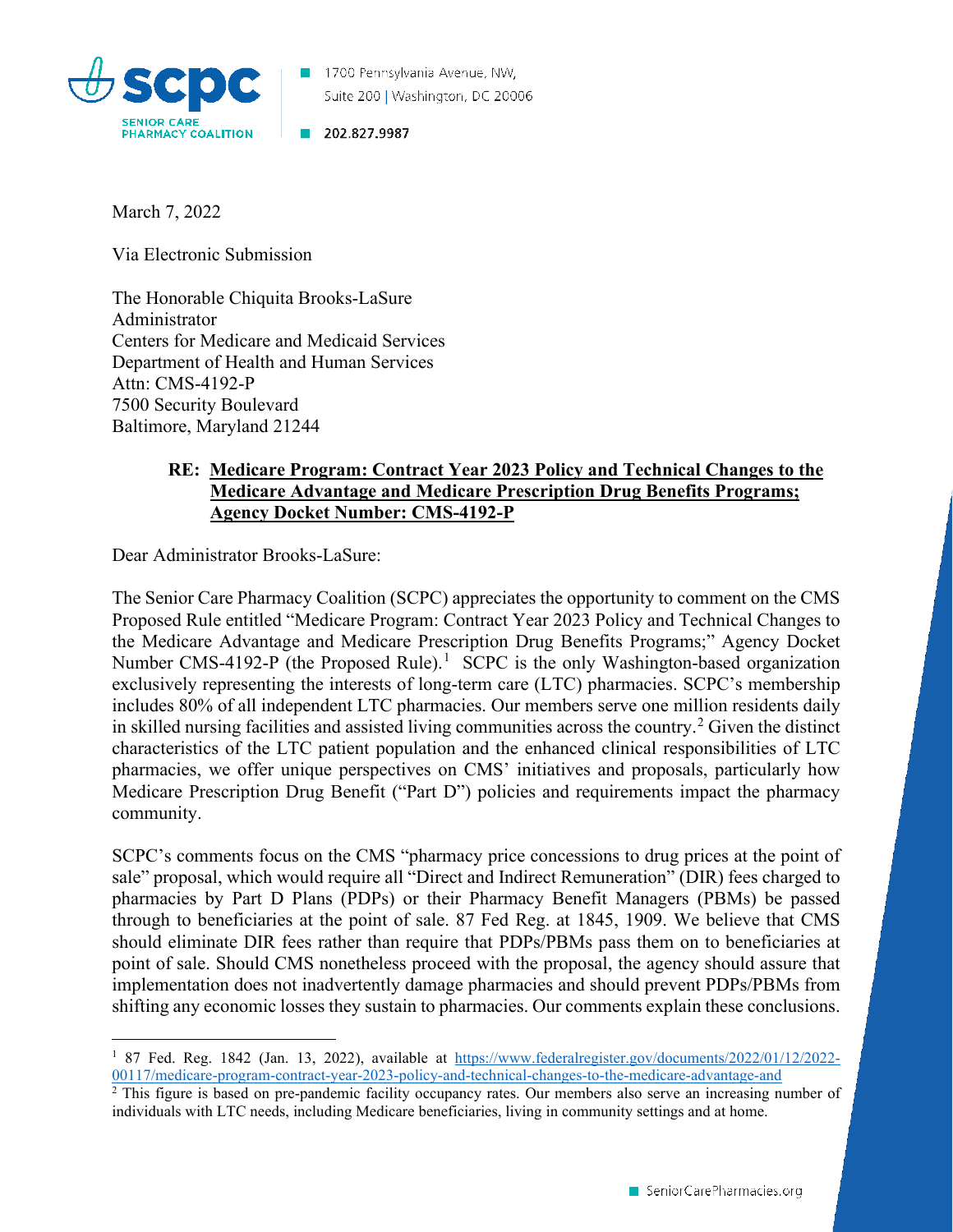The Honorable Chiquita Brooks-LaSure March 7, 2022 Page 2 of 7

## **Medicare Part D: DIR Fee Pass Through Proposal**

## **CMS Should Eliminate DIR Fees.**

DIR fees serve no legitimate contractual or programmatic purpose. They were never intended to benefit consumers. They do not reflect fair market value for services PDPs or PBMs render to the pharmacies that pay DIR fees. They provide no value to the Medicare program. DIR fees are nothing more than extortionate "pay to play" fees PDPs and PBMs demand of pharmacies either to participate in Part D networks or to participate in preferred Part D networks. PDPs and PBMs wield disproportionate market power that, due to consolidation and integration across adjoining markets, has made PBMs the center of powerful oligopolies that allow PDPs and PBMs to impose ever increasing DIR fees on pharmacies – particularly pharmacies independent of the chain pharmacies owned by those conglomerates.

In our comments on prior proposals, we described in detail the degree to which the PBM market has become oligopolistic and the manner in which the three market-dominant PBMs are part of health care conglomerates that dominate the markets for health insurance, prescription drug coverage, and retail, specialty, mail order, and LTC pharmacy.<sup>[3](#page-1-0)</sup> Wayne Winegarden, Ph.D., of the Pacific Research Institute, noted in his study highlighting how PBMs use pharmacy fees to extract payment from pharmacies without providing any commensurate services:

<span id="page-1-0"></span><sup>&</sup>lt;sup>3</sup> Today, three market-dominant conglomerates – Aetna/CVS Health, Cigna/ExpressScripts and UnitedHealth – continue to dominate the concentrated and integrated drug distribution and payment system. Their three affiliated and market-dominant PBMs, Caremark, ExpressScripts and Optum respectively – process nearly 80% of all prescriptions dispensed in America. For LTC pharmacies, these three PBMs process nearly 90% of all prescriptions. In addition to Caremark (the largest PBM in the country with 32% market share), CVS Health also owns Aetna (the third-largest health insurer in the country), CVS Retail (the largest retail chain in the country), Omnicare (the largest LTC pharmacy in the country), Coram (the largest home infusion company in the country), CVS Specialty (the largest specialty pharmacy in the country), and CVS Mail-Order (the second largest mail-order pharmacy in the country). *See [https://www.drugchannels.net/2021/04/the-top-pharmacy-benefit-managers-pbms.html.](https://www.drugchannels.net/2021/04/the-top-pharmacy-benefit-managers-pbms.html)* In addition to Optum (the third largest PBM in the country with 21% market share), UnitedHealth is the largest health insurer in the country, owns the second largest specialty pharmacy in the country and owns the third largest mail order company in the country. In addition to ExpressScripts (the second largest PBM in the country with 24% market share), Cigna/ExpressScripts also owns the largest mail-order pharmacy in the country and the third largest specialty pharmacy in the country. These vertically and horizontally integrated conglomerates raise further conflicts of interest and demonstrably result in sub-optimal outcomes for patients. Both Caremark and ExpressScripts, moreover, use a "quality metric" to compare pharmacies serving beneficiaries in assisted living communities. The higher the percentage of 90-day dispenses, the higher the purported quality and the greater the Part D reimbursement. The assisted living population takes 9 or more prescriptions/day, suffers from some form of cognitive impairment, and receives little assistance in medication administration or supervision. For this patient population, the longer the period covered by each medication dispensing, the lower the rate at which patients take their medications properly. Thus, *for the assisted living patient population, length of dispense is inversely related to quality.* However, since mail-order pharmacies typically dispense in 90-day doses while LTC pharmacies typically dispense in 14-day or 28-day doses, this purported quality metric benefits the CVS and ExpressScripts mail-order pharmacies to the comparative detriment of unaffiliated LTC pharmacies and to the detriment of Part D beneficiaries.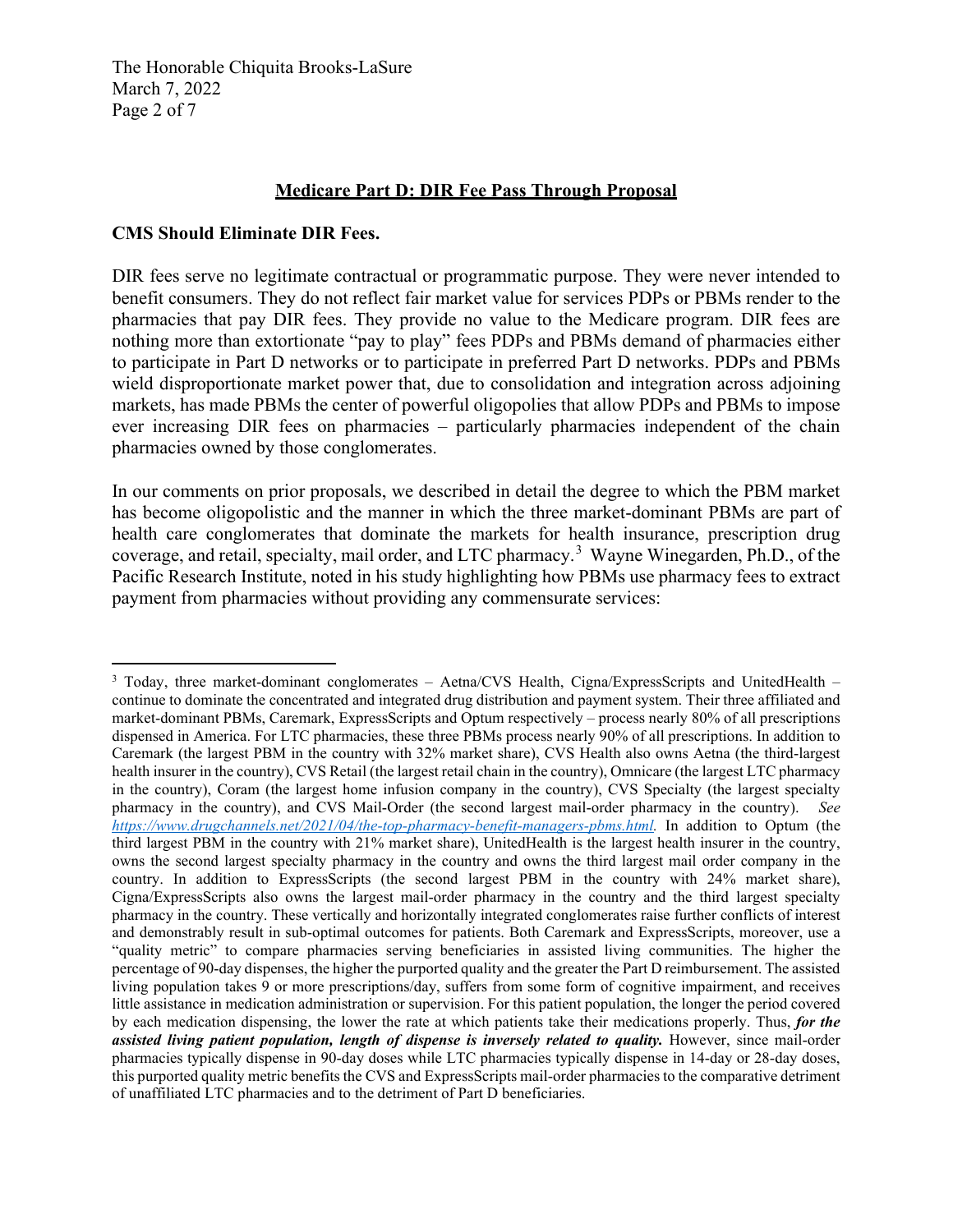PBMs have been able to establish undue market power over other industry participants. The increasing consolidation and integration of PBMs has enabled these companies [to use] their immense market share to design a variety of business tactics aimed at gaining additional profits, reducing amounts paid to pharmacy providers, and driving prescription volume to the PBMs' wholly-owned pharmacies. These include mandatory mail order for maintenance medications (in which patients are denied a choice of pharmacy and forced to receive drugs from the PBM's wholly-owned mail order pharmacy), arbitrary exclusion of specialty pharmacies from PBM networks, and below-acquisition cost reimbursement. Altogether, PBM business tactics make it nearly impossible for pharmacy providers to stay viable.<sup>[4](#page-2-0)</sup>

CMS correctly observes that the agency's 2014 DIR regulatory changes "did not anticipate the growth of performance-based pharmacy payment arrangements." 87 Fed. Reg. at 1914. This observation understates the degree to which PDPs/PBMs have exploited loopholes in the 2014 regulations. Despite CMS concern expressed in the 2014 regulations, PDPs and PBMs expanded use of DIR fees without restraint while disingenuously claiming that new fees were designed to incent higher quality or better performance. In 2017, CMS requested stakeholder input regarding the concept of passing DIR fees through to beneficiaries at point of sale, and in 2018 proposed but did not finalize a rule to do so.<sup>[5](#page-2-1)</sup> In both instances, SCPC commented that CMS should eliminate such fees because pharmacies "do not receive anything of value for such … fees other than the ability to participate in the Part D plan's pharmacy network," 87 Fed. Reg. at 1917, and we appreciate CMS' recognition of this reality in the Proposed Rule. This is true of all post point of sale "pharmacy price concessions" or DIR fees, whether denominated "administrative fees," "quality fees," "switching fees," "performance fees," "claims processing fees" or other creatively if misleadingly named fees.

Despite increasing scrutiny from CMS, Congress, and the general public, PDPs and PBMs continued to increase aggregate DIR fees with impunity, such that DIR fees *increased from \$9 million in the aggregate in 2010 to \$9.5 billion in the aggregate in 2020, a 100,400 percent increase in 10 years.* CMS should acknowledge the obvious: given any discretion whatsoever, PDPs and PBMs will exploit such discretion to continue exploitative practices simply because they can. The appropriate solution, therefore, is to eliminate DIR fees altogether.

Instead, CMS proposes transforming abusive practices never intended to correlate to beneficiary costs into a consumer benefit. We respectfully submit that this is fundamentally flawed policy. The correct government response to an admittedly abusive practice is to end the abusive practice, not adopt it.

Moreover, while CMS anticipates that PDPs/PBMs will respond to the Proposed Rule by reducing reliance on DIR fees, it should be noted that PDPs/PBMs could choose to increase DIR fees to

<span id="page-2-0"></span><sup>4</sup> *See* [https://www.pacificresearch.org/wp-content/uploads/2017/06/PBM\\_Lit\\_Final.pdf.](https://www.pacificresearch.org/wp-content/uploads/2017/06/PBM_Lit_Final.pdf) *See also*  [https://www.pacificresearch.org/wp-content/uploads/2020/01/DrugAffordability\\_F.pdf.](https://www.pacificresearch.org/wp-content/uploads/2020/01/DrugAffordability_F.pdf) 5 82 Fed. Reg. 56419 (Nov. 28, 2017); 83 Fed Reg. 62174 (Nov. 30, 2018).

<span id="page-2-1"></span>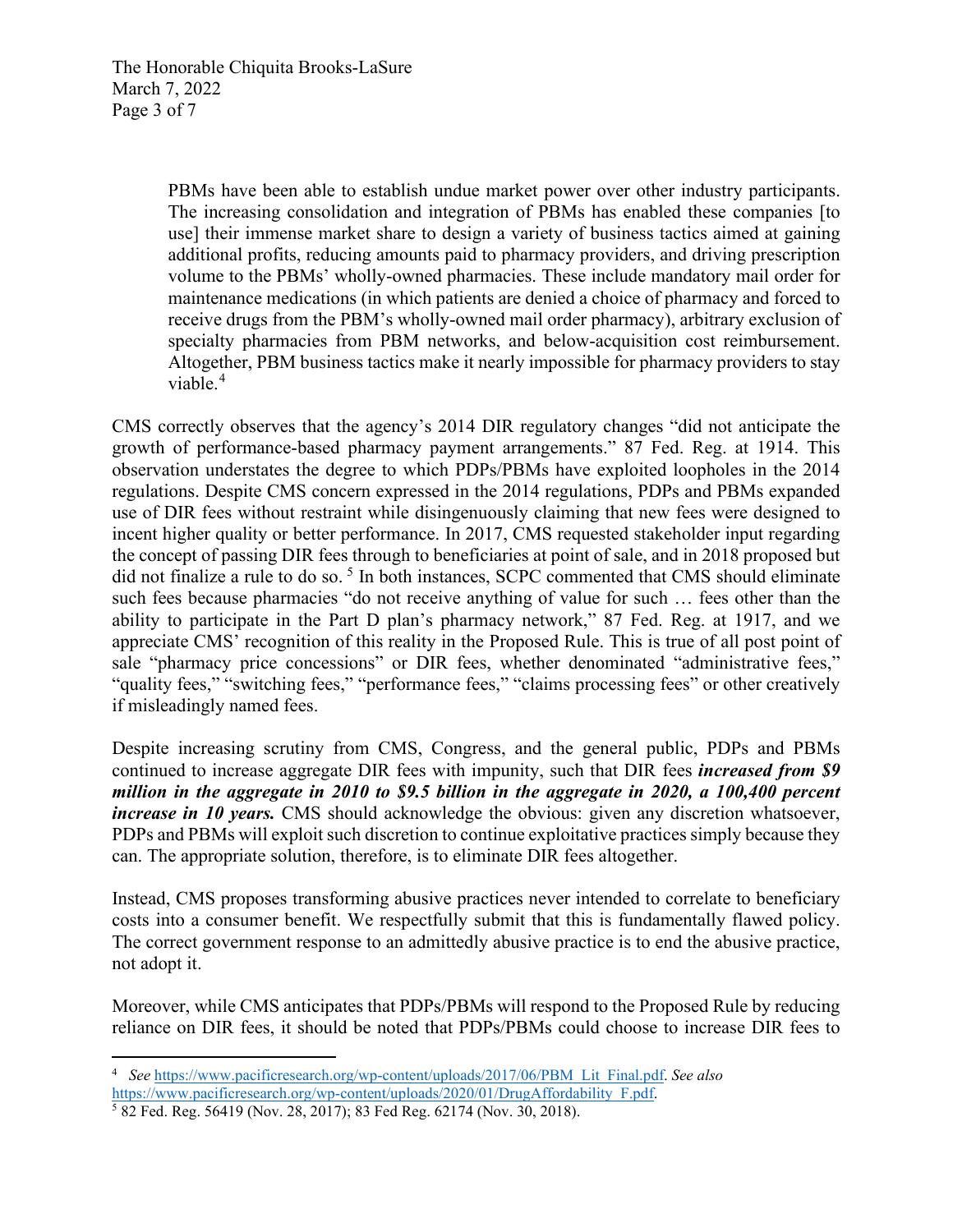The Honorable Chiquita Brooks-LaSure March 7, 2022 Page 4 of 7

reduce beneficiary co-pays to create a competitive advantage to enroll more beneficiaries. In addition, rather than sustaining economic losses from reduced DIR fee revenues, it is likely that PDPs/PBMs would renegotiate fees paid to pharmacies for drug acquisition costs, thereby shifting revenue losses from the Proposed Rule – revenue losses PDPs/PBMs should sustain since those revenues are earned through abusive practices – to pharmacies.

The Proposed Rule fails to appreciate or recognize that there is no reason for PDPs or PBMs to ever "charge" these fees in the first instance. Rather, in pharmacy contracts -- whether network or "any willing provider" - the pharmacy provides a set of services on behalf of the PDP/PBM and should be reimbursed for those services at a negotiated rate, which currently is a dispensing fee plus a drug acquisition reimbursement payment (defined in 42 C.F.R. § 423.100). Stated more simply, payment between pharmacies and PDPs/PBMs should only flow one way – from the entity purchasing the service (the PDP/PBM) to the pharmacy providing the service. There is no legitimate or free market reason that funds should ever flow from pharmacies to PDP/PBMs. And as addressed below, passing through the fees at the point of sale would not help LTC residents who are dual eligible since they have no co-payments, deductibles, or coverage gap (donut hole) payments. As such, SCPC believes that the "pass-through" proposal will not achieve the stated goal for many beneficiaries while PDPs/PBMs will remain free to "game the system," just as they did in response to the 2014 Final Rule.

Indeed, while CMS identifies these fees as "price concessions," 87 Fed. Reg. at 1909, they are not price concessions at all. Unlike drug manufacturers, pharmacies have no product for which to discount or rebate a "price." Instead, these fees represent an unjustified abuse of market power through which PBMs, and the PDPs they represent, extract sums from pharmacies with no leverage for no purpose other than to enrich PBMs at the expense of pharmacies. Given the absence of any free market-based justification, these fees should not be redirected or accounted for at the point of sale but should be prohibited outright.

There is ample authority for CMS to do so. As the agency itself notes throughout the proposal, the authority in 42 U.S.C. § 1860D-2(d)(1)(B) provides the needed authority for the agency to directly address this issue. 58 Fed. Reg. at 1915, 1917 (noting agency's extensive authority under § 1860D-2). While the PDPs and PBMs will invoke the "non-interference clause" and claim that any such CMS rule will impact contract negotiations between PDPs and pharmacies, CMS itself has recognized that it has the authority to implement regulations that will improve beneficiary access, Medicare payments, or program operations. In this instance, the agency must invoke such authority for the good of beneficiaries and the Medicare program itself. The Proposed Rule's unrelenting parade of PDP and PBM manipulation of bids, point of sale overpricing, misuse of quality programs, and inappropriate incentives to exploit beneficiary movement through Part D coverage layers, is clear and convincing evidence of the need for an outright ban of these improper fees.

CMS therefore should eliminate DIR fees altogether. They serve no legitimate program, beneficiary, commercial or free market purpose. More specifically, CMS should amend the exception in § 423.100 of the definition of "negotiated price" to clarify that "negotiated price may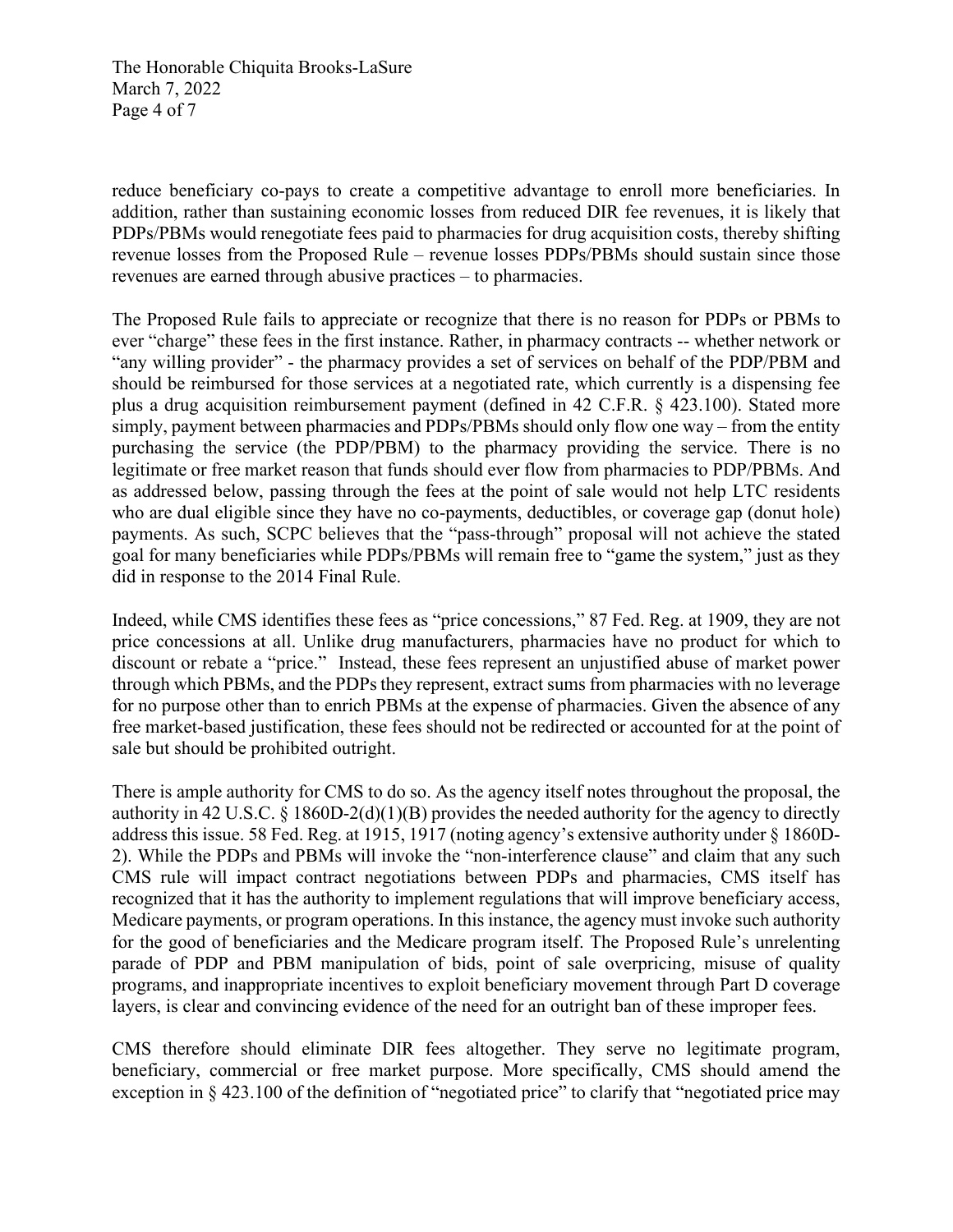The Honorable Chiquita Brooks-LaSure March 7, 2022 Page 5 of 7

not include, and the part D Sponsor may not charge, pharmacy incentive payments or pharmacy payment adjustments (other than erroneously billed amounts) at or after the point of sale." Similarly, the "dispensing fee" regulation  $(42 \text{ C.F.R. } \S$  423.100) should contain a similar limitation, adding a subparagraph (4) that clarifies that dispensing fees "may not include pharmacy incentive payments or pharmacy payment adjustments (other than adjustments to correct erroneously billed amounts)."

If CMS does not choose to invoke its authority in this manner, we urge the agency to work with the Office of Inspector General (OIG) to investigate how PBMs and PDPs have exploited the Part D program, caused both beneficiaries and the government to pay more than they otherwise would have paid, and have improperly required pharmacies to pay fees simply to be able to access Part D networks. The OIG, both through the anti-kickback statute and through other authority, has the ability to prevent PDPs/PBMs from continuing such abusive practices.

At a minimum, and should CMS choose not to eliminate DIR fees for the entire Part D program, it nonetheless should eliminate DIR fees for LTC pharmacies. The Proposed Rule highlights an important policy goal underlying the DIR fee rule – to avoid beneficiary cost-shifting. 87 Fed. Reg. at 1913. That is, unless beneficiaries see the net price at the point of sale with DIR fees reflected as a reduction in the price, the beneficiary will pay "higher over out-of-pocket cost, even after accounting for the premium savings tied to higher DIR." 87 Fed. Reg. at 1913. The Proposed Rule, however, does not address the nearly 20% of beneficiaries generally, and the nearly 100% of beneficiaries residing in LTC facilities, who have no cost sharing and no premium payments. As the agency knows, a very large percentage of LTC residents are "dual eligible" for both Medicare and Medicaid (the "duals"). Duals do not pay for their medications at all. They do not pay Part D premiums, co-pays or deductibles and are exempt from the "donut hole" and other coverage levels of the Part D program. For these beneficiaries, "passing through" pharmacy DIR fees at point of sale makes no sense since it is not possible for their out-of-pocket costs to be lower than \$0.00. Thus, the agency's policy rationale does not make sense for LTC residents or the LTC pharmacies that serve them.

Consequently, if CMS chooses not to ban DIR fees outright, it should at least ban any DIR fees for residents of LTC facilities, duals, and any other beneficiaries eligible for the Low Income Subsidy. For these individuals, there is no reason to "pass through" the DIR fees, and no justification for the DIR fees to exist. Therefore, LTC pharmacies should not be required to pay DIR fees.

Finally, if CMS nonetheless proceeds with the Proposed Rule largely unchanged, we urge the agency to protect pharmacies from likely attempts by PDPs/PBMs to "loss shift" any adverse economic impact they otherwise would bear onto pharmacies, particularly LTC pharmacies. The proposal would require PDPs/PBMs to impose all DIR fees on pharmacies at point-of-sale. Currently, DIR fees are applied well after the point-of-sale, such that pharmacies use the cash flow from payments at point-of-sale. Pharmacies will lose this cash flow benefit immediately and completely upon implementation of the Proposed Rule. Given the impact DIR fees and other sharp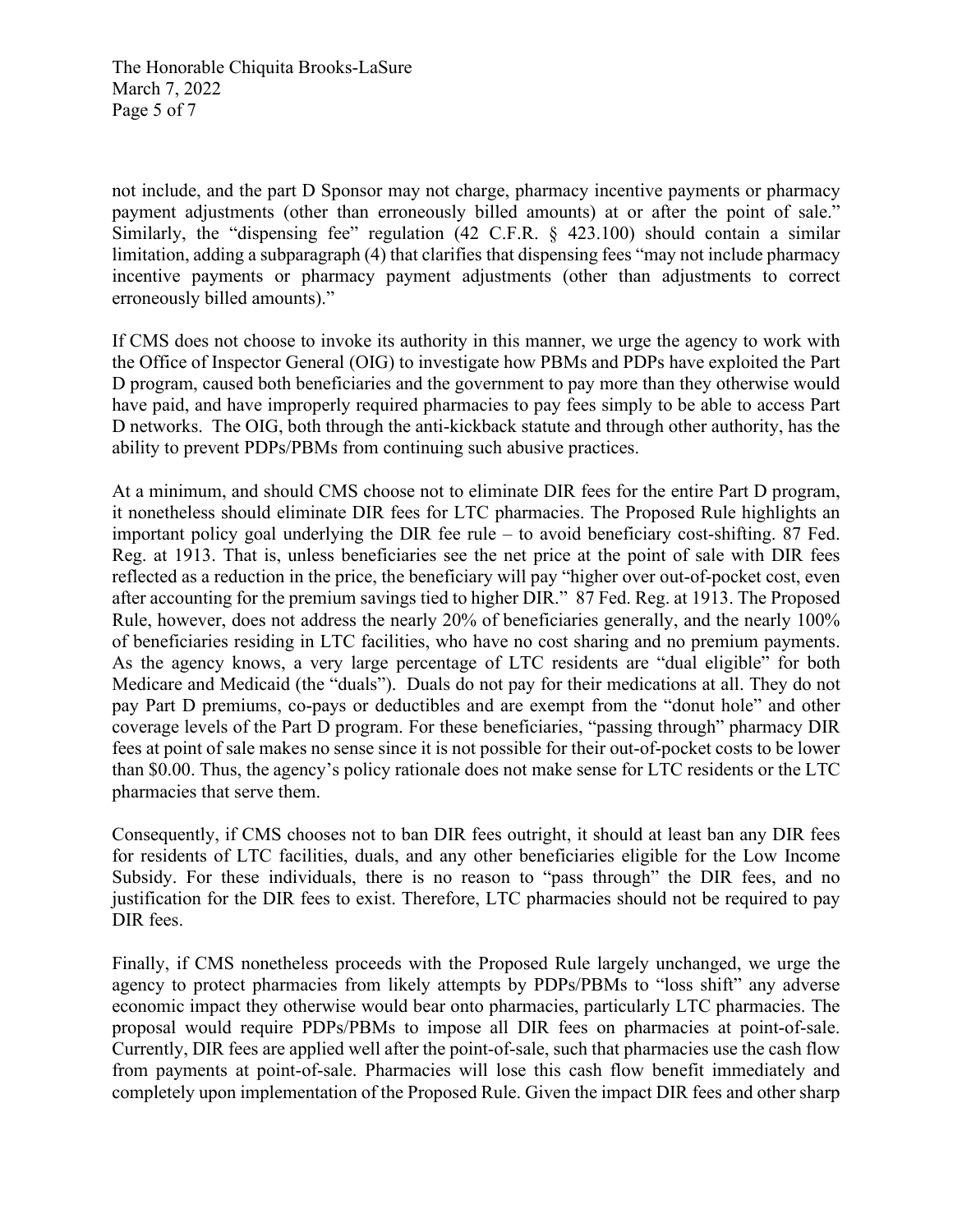The Honorable Chiquita Brooks-LaSure March 7, 2022 Page 6 of 7

PDP/PBM business practices have had on independent pharmacies, such cash flow losses could have catastrophic financial impact on many independent pharmacies, with secondary effects on beneficiary access and choice.

In addition, it is very unlikely that the Proposed Rule would end the pernicious PDP/PBM behavior threatening the financial stability of independent pharmacies. The Proposed Rule likely will cause PDPs/PBMs to lose some portion of the \$9.5 billion in excessive windfall profits they extract from pharmacies through DIR fees. It is noteworthy that PDPs/PBMs still will retain a healthy portion of DIR fees under the Proposed Rule. The proposal only "passes through" the percentage of the DIR fee equal to the percentage of the negotiated price for the drug which represents the beneficiary's co-pay, which rarely exceeds 25% of the negotiated price. Effectively, therefore, the Proposed Rule allows PDPs/PBMs to retain 75% of their excessive windfall profits – or roughly \$7 billion/year based on the \$9.5 billion in DIR fees in 2020 – and places no constraints on the ability of PDPs/PBMs to increase aggregate DIR fees, and their resultant profits, in the future. The Proposed Rule does not constrain PDPs/PBMS from recouping the DIR fee revenues they would lose from pharmacies. Given the unfairly disproportionate market power PDPs/PBMs wield, as well as the history of abusive practices CMS so persuasively documents, it is predictable that PDPs/PBMs will recoup those losses by demanding contractual concessions from pharmacies regarding dispensing fees, payments for acquisition costs, or fees unrelated to patient transactions, thereby shifting any losses to pharmacies. As CMS has documented in the Proposed Rule, PDPs/PBMs manipulated the 2014 definition of "negotiated price" to maximize their revenues to the detriment of pharmacies across the country. If past is prologue, they undoubtedly will find ways to manipulate the DIR pass through provisions unless CMS prevents PDPs/PBMS from "loss shifting" to pharmacies.

By embracing, rather than prohibiting, DIR fees, moreover, CMS will give implicit, if not explicit, permission to PDPs/PBMs to increase DIR fees, all at a cost to beneficiaries, pharmacies, and the federal government. CMS is willing to allow PDPs/PBMs to shift the loss of these excess profits to beneficiaries. The Proposed Rule acknowledges that federal premium subsidies will increase, which is a secondary result of premium increases for beneficiaries. *See, e.g.* 87 Fed. Reg. at 1951 (noting impact on Trust Fund from subsidies to Plans due to increased premiums). This too is a perverse result, but at least it is tempered by lower out of pocket costs that, for some beneficiaries, will be greater than the increased premiums they will pay. For pharmacies, however, there will be no offsetting benefit. Thus, the Proposed Rule makes it more likely that pharmacies, the federal government, and some beneficiaries pay the costs for the PDP/PBM DIR fee practices, and allows PDPs/PBMs to recoup any losses from beneficiaries, pharmacies, and the public fisc.

The DIR proposal does not address the core problem with these pernicious and hidden fees. Instead, it allows and effectively endorses their use. In the short term, this will create immediate cash flow issues for pharmacies without any guarantee that they will be made whole or that PDPs/PBMs will shift any losses they sustain onto pharmacies as well. Further, DIR fees likely will increase – an entirely foreseeable consequence that CMS has not addressed. Ultimately, many community retail, LTC, and other independent pharmacies will be driven out of the market,